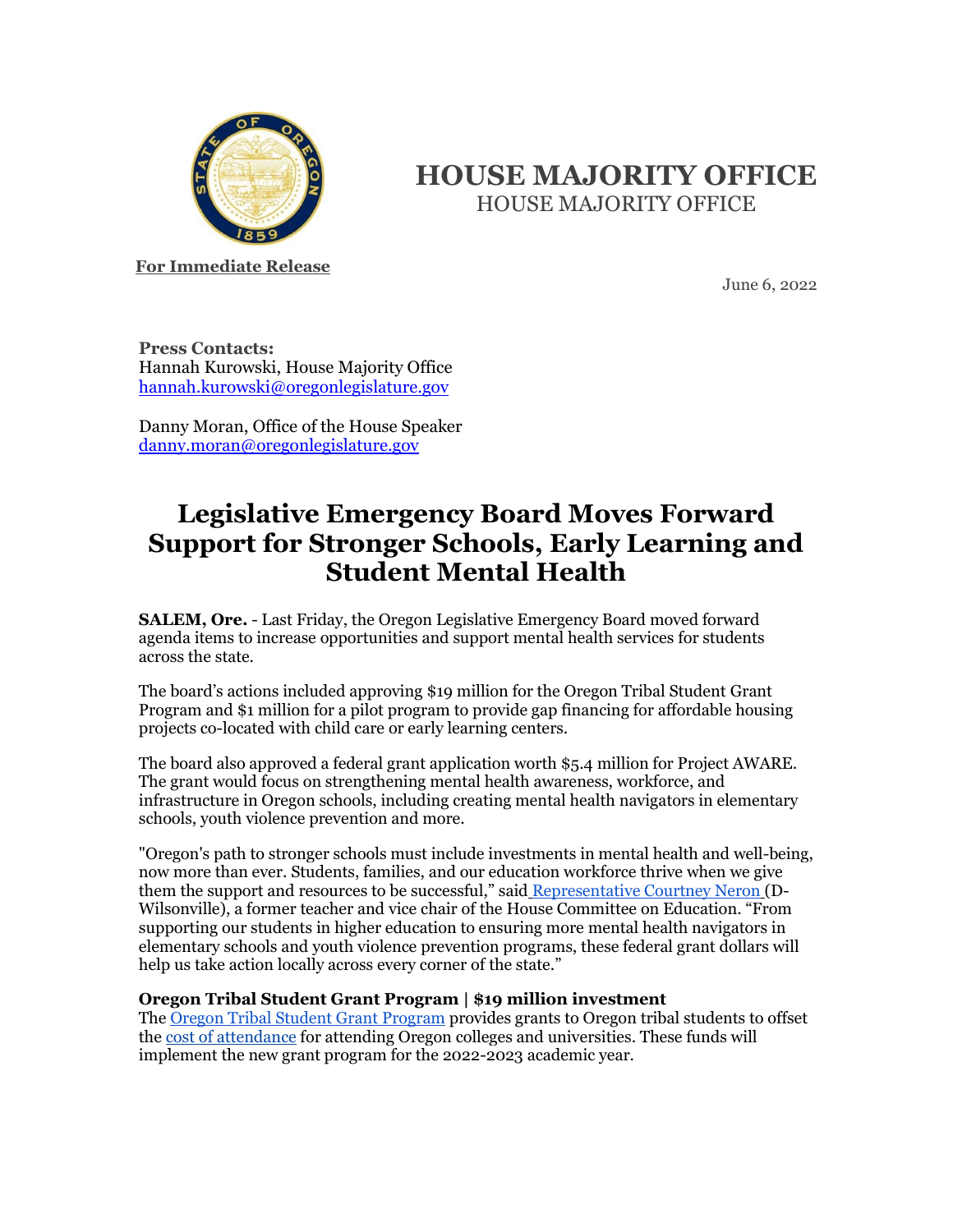"This is a historic investment in the future of Oregon tribal communities," said [Representative Tawna Sanchez](https://www.oregonlegislature.gov/sanchez) (D-N/NE Portland, Shoshone-Bannock, Ute and Carrizo) and the second Native American to serve in the Legislature. "This program is a step in the right direction to righting the wrongs of the past that have exacerbated present day barriers to receiving a college education."

The majority of Oregon's tribal communities are located in rural parts of the state and face significant barriers to financial resources and receiving a postsecondary education. According to the Higher Education Coordinating Commission (HECC), 40% of tribal community members who apply for financial aid in Oregon still face cost barriers to accessing college.

The Oregon Tribal Student Grant is expected to pay for most or all public college-related expenses not covered by other grants for students pursuing their first Associate, Bachelor's, or Graduate degree. Award amounts will vary depending on where the student attends school and the degree pursuing.

The \$19 million for the program was originally established in House Bill 5202 during the 2022 legislative session.

### **Affordable Housing & Early Care and Education (ECE) Projects | \$1 million investment**

The board also approved \$1 million in funding established in House Bill 5011 from the 2021 legislative session for a pilot program to provide gap financing for affordable housing projects co-located with child care or early learning centers. Efforts to co-locate early care and education with affordable housing are rooted in evidence of what young children and their families need to thrive.

"These investments will help us respond to the severe child care shortages that our state is facing," said [Representative Ricki Ruiz](https://www.oregonlegislature.gov/ruiz) (D-Gresham), a parent to a newborn, former school board member and member of the House Committee on Education. "This is also about boosting our economy, since we know child care is critical infrastructure that allows parents to participate in the labor force."

According to the Oregon Housing and Community Services, this pilot program could ultimately help fill approximately 1,000 early learning slots in the state.

#### **Project AWARE | \$5.4 million investment**

Project AWARE supports the development, implementation, and evaluation of a sustainable infrastructure for school-based mental health, promotes healthy social and emotional development of school-aged youth, and prevents youth violence in school settings. The program focuses on strengthening mental health knowledge, workforce, and infrastructure in Oregon schools through professional learning and by creating mental health navigators in elementary schools.

"Federal funding from this program would help us create safer environments in our schools," sai[d Representative Zach Hudson](https://www.oregonlegislature.gov/hudson) (D-Troutdale), a public school teacher and member of the House Committee on Education. "By investing in our children's mental health needs, we are giving students the tools they need to thrive, especially as we continue to recover from the pandemic."

Project AWARE is a federal grant application program from the U.S. Department of Health and Human Services, Substance Abuse and Mental Health Services Administration (SAMHSA). The funding will go towards the Oregon Department of Education's (ODE) [Strengthening Mental Health in Education Initiative 2.0,](https://www.oregon.gov/ode/students-and-family/equity/SchoolSafety/Pages/Strengthening-Mental-Health-in-Education.aspx#:~:text=Strengthening%20Mental%20Health%20in%20Education%20(SMHiE)%202.0&text=The%20collective%20effort%20is%20designed,mental%20and%20behavioral%20health%20resources.) a collaboration of ODE, the Oregon